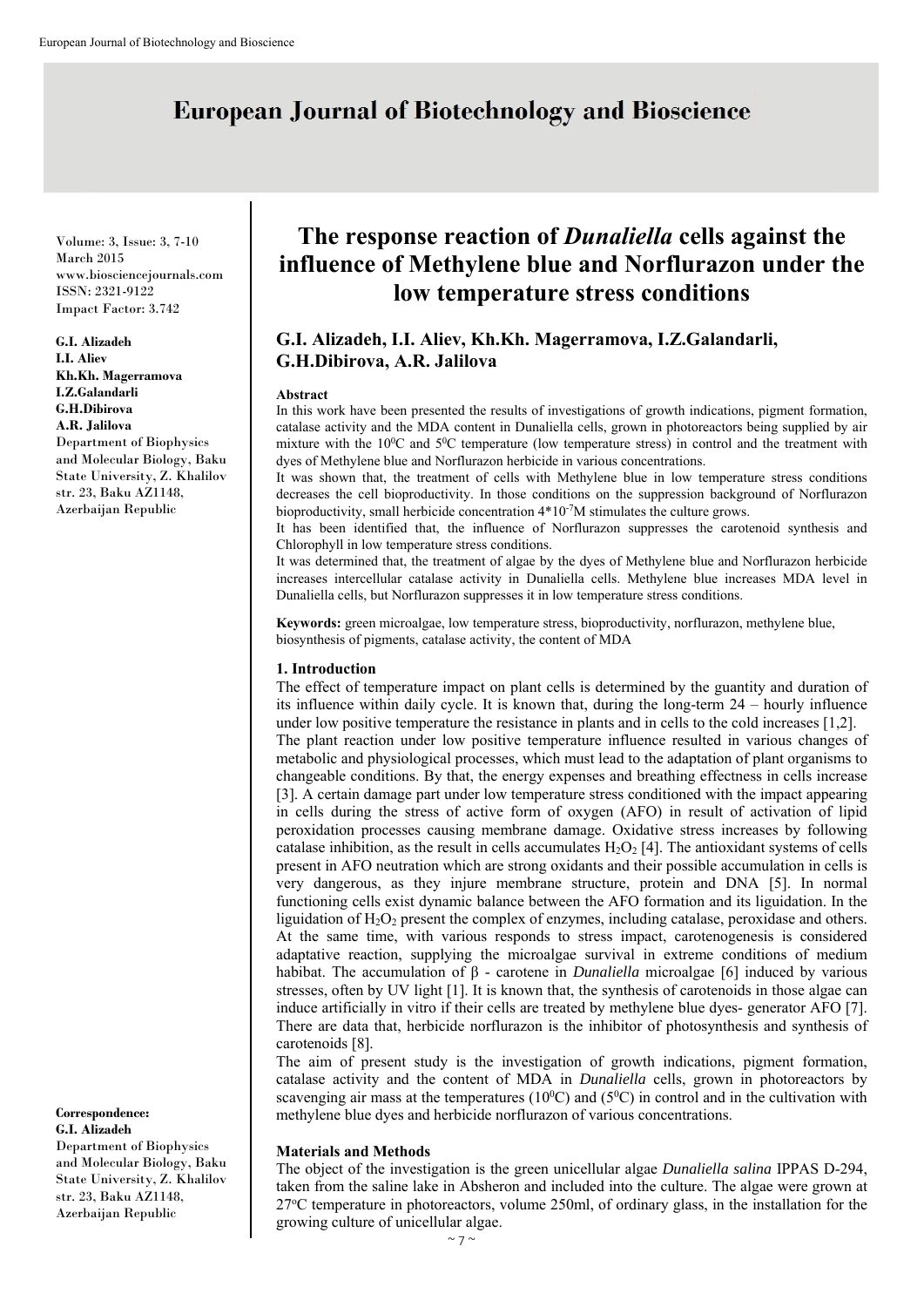Mineral medium consisted of  $(g/l)$ : NaCl-87,5; KNO<sub>3</sub> - 5,0;  $KH_2PO_4-1,25$ ;  $MgSO_4-50$ ;  $FeSO_4-0,009$  and solution of microelements,1ml/l. The suspension of cells in photoreactors was illuminated by white light (16Wt/m<sup>2</sup>) during 24 hours and continuously was scavenged by air mass (air  $+1.5\%$  CO<sub>2</sub>) at temperature  $27^{\circ}$ C in control and  $10^{\circ}$ C ;  $5^{\circ}$ C in experienced suspensions. The growth tempo of culture has been determined by the numbers of cells in the Qoryayeva chamber periodically under the microscope or nephelometrically, measing the optic density of suspension.

Cell suspension, prepared to measure the content of carotenoids, catalase activity and peroxidation of lipids, was retreated to 10<sup>6</sup>cells/ml (optic density, OD=0, 8).

The content of carotenoids in cellular extracts (100% acetone) was measured in spectrophotometer and considered on the base of Wetshtain coefficient [9].

For the measuring catalase activity of cells was cooled by centrifugation (3000 rev/min). The sediment has been transported into the mortar with 0,5g CaCO<sub>3</sub>, added 5ml distillated water and was grinded till homogencaus mass. After that, gained mass was quantitatively transported into the glass with volume 50ml, till the mark and kept periodically shaking 3-4 hours. Within that period the extraction of enzyme from plant material goes on. After keeping, the suspension was filtrated into dry glass. The catalase activity was measured by gasometrical method, which based on the determination of volume after adding into aqueous extract of plants, containing catalase, hydrogen peroxide [10].

The evaluation of peroxidation value in lipids (POL) was carried out by the determination method of MDA content in *Dunaliella salina* cells-by method, based on the reaction with Thiobarbituric acid (TBA).

The cell suspension (35ml) was centrifugated under 3000 rev/min within 10 minutes. Gained sediment homogenized in 20ml 0,1% Trichloracetic acid (TCA). Homogenate was centrifugated under 3000 rev/min within 10 minutes. To 1ml supernatant was added 4ml 20% TCA, containing 0,5% TBA. The mass was heated in aqueous bath under  $95^{\circ}$ C within 30 minutes and at once cooled under running water. After centrifugation of mass under 3000 rev/min within 10 minutes was determined the optic density of supernatant at 532 nm [11].

#### **Results and Discussion**

The growth of control cell suspension under optic conditions (temperature 27o C, light intensity 16Wt/m2 , partial pressure of Carbon dioxide, mineral medium) in 250ml glass photoreactors and scavenge by air mass at 25°C temperature in periodic-accumulative regime of cultivation within 24 hours shows that, the optic density of cellular suspension increases 3,5 - 4 times [1]. The decrease of temperature by air mass till 10°C and 5°C notably suppresses the growth and bioproductivity of control cellular suspension to 10% and 18- 20% respectively. In table I have been presented the growth indications, pigment formation, catalase activity, and the content of MDA in *Dunaliella* cells, grown by scavenging air mass into the photoreactors at temperature  $(10^{\circ}C)$  in control and in cultivation treated with dyes of methylene blue of various concentrations. As seen in the tables as result of influence of low positive temperature  $(10^{\circ}C)$  and adding into the nutritional medium of dyes-generator active form oxygen AFO methylene blue in concentrations (2mkM) and (4mkM), growth rate and bioproductivity in experienced suspensions decreased to 3,5-4% and 30-35% respectively. The content of chlorophylle as the result of methylene blue influence hasn't been changed, though one can note the decrease tendency of levels in those "defence" pigments. The carotenoid degradation was followed by the accumulation of MDA in cells. By that, catalase activity in *Dunaliella* cells under the methylene blue influence considerably increased.

|                | Growth, OD |                |  |          | Catalase activity, mkM $H_2O_2$ ml <sup>-1</sup> min <sup>-1</sup> |      | <b>Ouantity of enzymes, mg/l</b> |                |                | The content of MDA, mol/g |
|----------------|------------|----------------|--|----------|--------------------------------------------------------------------|------|----------------------------------|----------------|----------------|---------------------------|
|                |            |                |  |          |                                                                    | 20   |                                  | Сb             | Ccar           | untreated weight          |
| $\sqrt{ }$     | 0.25       | $.08 \pm 0.02$ |  | 4.3      | 5,0                                                                | ◡.   | $3.9 \pm 0.05$                   | $.9 \pm 0.05$  | $2\pm 0.05$    | $0.4*10^{-3} \pm 0.05$    |
| $\mathbf{O}_1$ | 0.25       | $.04 \pm 0.02$ |  | 8.3      |                                                                    | 10.5 | $3.5 \pm 0.05$                   | $.7 \pm 0.05$  | $0.6 \pm 0.05$ | $0.5*10^{-3}$ ± 0.05      |
| $\mathbf{O}_2$ | 0.25       | $.70 \pm 0.02$ |  | ററ<br>ے۔ | 10,7                                                               |      | $4.1 \pm 0.05$                   | $2.0 \pm 0.05$ | $0.7 \pm 0.05$ | $0.6*10^{-3}$ ± 0.05      |

**Table 1:** The indications of growth, pigment formation, catalase activity, and the content of MDA in *Dunaliella* cells, grown by scavenging air mass into photoreactor at the temperature  $(10^{\circ}C)$  in control and in cultivation of methylene blue dyes of various concentrations.

Note: the optic density is OD=0,8; C-control; O<sub>1</sub>-the treatment with Methylene blue- 2 mkM; O<sub>2</sub>-the treatment with Methylene blue- 4 mkM

Other picture changes of those indications were watched in *Dunaliella* cells, grown by scavenging air mass into photoreactors under low positive temperature (5°C) in control and in cultivation treated by methylene blue dyes (2mkM) and (4mkM) within 24 hourly cultivation (table 2).

As seen in table 2 the bioproductivity of cell population under the influence of methylene blue dyes (2mkM) decreases till 10-11% and (4mkM) to 20-22% compared to control. It is

necessary to note that, under the low temperature stress  $(5^{\circ}C)$ compared to (10°C) has been watched considerably stability of cell population to the dyes, with the indications of bioproductivity. The indications of biosynthesis in chlorophylle authentically haven't changed, the content of carotenoids in concentration (2mkM) considerably increased, but in (4mkM) a little decreased, nevertheless remained in higher level in control cells.

**Table 2:** The indications of growth, pigment formation, catalase activity, and the content of MDA in *Dunaliella* cells, grown by scavenging air mass into photoreactor at the temperature ( $5^{\circ}$ C) in control and in cultivation of methylene blue dyes of various concentrations.

| Growth, OD     |  |                 |     |     | Catalase activity, mkM $H_2O_2$ ml <sup>-1</sup> min <sup>-1</sup> |     | Quantity of enzymes, mg/l |                |                | The content of MDA, mol/g |
|----------------|--|-----------------|-----|-----|--------------------------------------------------------------------|-----|---------------------------|----------------|----------------|---------------------------|
|                |  |                 |     | 10  |                                                                    | 20  | Сa                        | Cb             | Cear           | untreated weight          |
|                |  | $0.98 \pm 0.02$ | 0.5 | 0.9 |                                                                    |     | $.9 \pm 0.05$             | $.8 \pm 0.05$  | $0.6 \pm 0.05$ | $0.5*10^{-3} \pm 0.05$    |
| $\mathbf{O}_1$ |  | $0.88 \pm 0.02$ |     | 2,4 | 3 つ                                                                |     | $4.3 \pm 0.05$            | $.8 \pm 0.05$  | $.0 \pm 0.05$  | $0.35*10^{-3} \pm 0.05$   |
| $\mathbf{O}_2$ |  | $0.76 \pm 0.02$ | 0.7 |     | 2,3                                                                | 2,8 | $4.0 \pm 0.05$            | $2.0 \pm 0.05$ | $0.7 \pm 0.05$ | $0.55*10^{-3} \pm 0.05$   |

**Note:** the optic density is OD=0,8; C-control; О1-the treatment by Methylene blue- 2 mкМ; О2 -the treatment by Methylene blue - 4 mкМ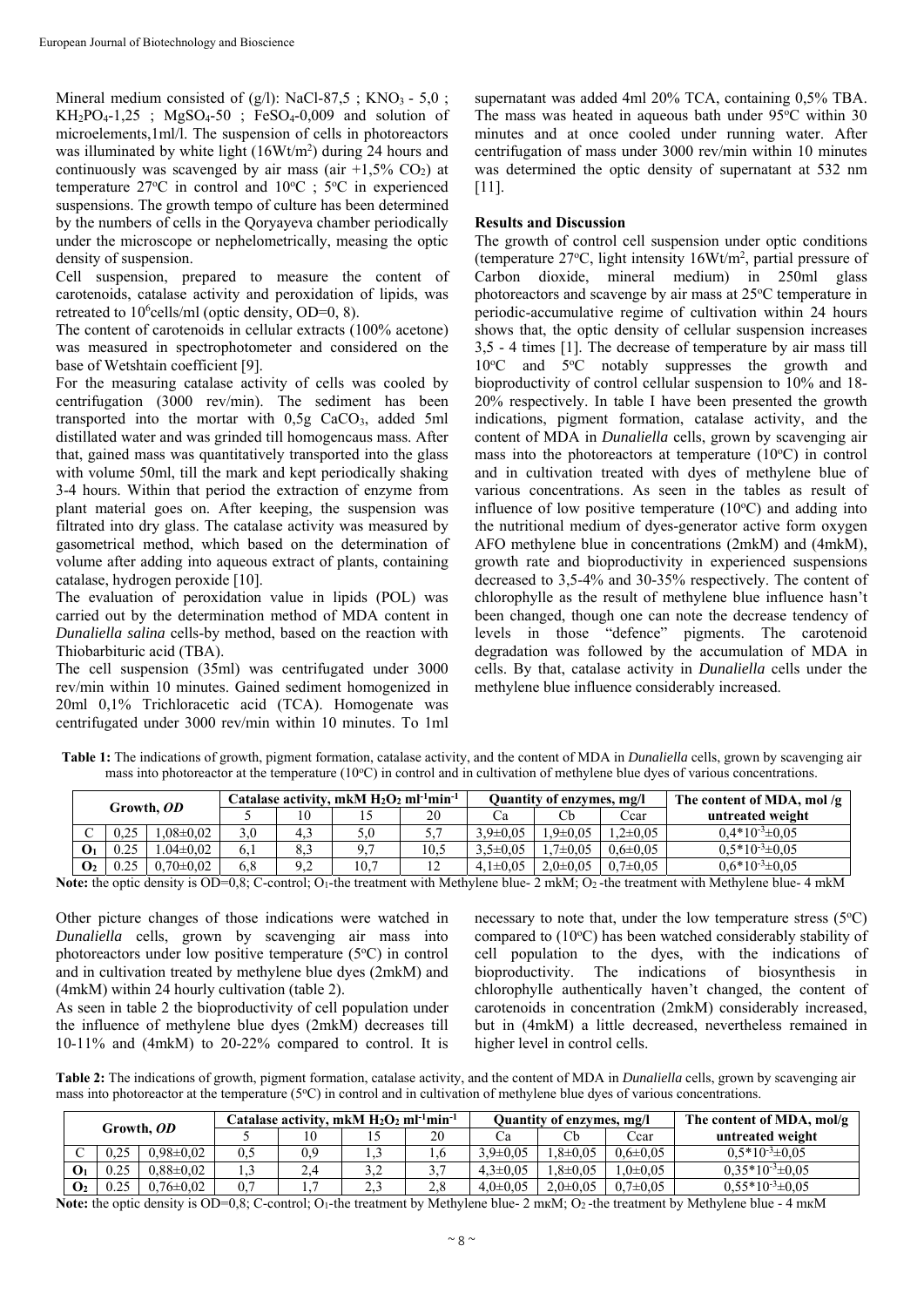It is also known that in plant cells besides low molecular antioxidants, also present high-active, highmolecular units (catalase, peroxidase and superoxiddismutase), which are able to inhibit the active form of oxygen and free radical processes. By treating the concentration with dyes of methylene blue (2mkM) in experienced cells, the catalase activity increases to 2-2,5 times. Increased concentration of dyes (4mkM) a little suppresses the catalase activity in experienced suspensions, but it increases the catalase activity in control cells. Thus, the treatment of cells with methylene blue, in intensive cultivation in *Dunaliella* cells decreases their bioproductivity, increases the activity of antioxidant system, which effects the carotenoid biosynthesis and catalase activity. The results of investigations of the AFO methylene blue generator influence on the MDA content level in experienced suspension showed that, under the dyes influence (2mkM) MDA level decreases, but under the concentration (4mkM) increases the control cells.

Based on reference data, norflurazon is the inhibitor of photosynthesis and carotenoid synthesis in plant cells. Lack of carotenoids in thylakoid membrane during the plant growth in light leads to chlorophylle protooxidation and to sensitized chlorophyll destruction of many components of plastids [13].

**Table 3:** The indications of growth, pigmentformation, catalase activity and the content of MDA in *Dunaliella* cells, grown by scavenging air mass into photoreactors at temperature  $(10^{\circ}C)$  in control and in treatment by herbicide norflurason in various concentrations.

| Growth. <i>OD</i> |  |                |     |    |            | Catalase activity, mkM $H_2O_2$ ml <sup>-1</sup> min <sup>-1</sup> |                | Quantity of enzymes, mg/l |                 | The content of MDA, mol/g |
|-------------------|--|----------------|-----|----|------------|--------------------------------------------------------------------|----------------|---------------------------|-----------------|---------------------------|
|                   |  |                |     |    |            | 20                                                                 | υa             | Сb                        | Cear            | untreated weight          |
| $\sqrt{ }$        |  | $.08 \pm 0.02$ |     | 4. | 5 つ<br>ے ۔ | <u>ັ</u>                                                           | $3.9 \pm 0.05$ | $.9 \pm 0.05$             | $0.9 \pm 0.05$  | $0.45*10^{-3} \pm 0.05$   |
| О1                |  | $16\pm0.02$    |     |    | 9.0        | 9.6                                                                | $3.2 \pm 0.05$ | $.6 \pm 0.05$             | $0.15 \pm 0.05$ | $0.4*10^{-3} \pm 0.05$    |
| $\mathbf{O}_2$    |  | $.00 \pm 0.02$ | 6.0 |    | 07         | 10,7                                                               | $2.7 \pm 0.05$ | $.5 \pm 0.05$             | $0.07 \pm 0.05$ | $0.35*10^{-3} \pm 0.05$   |

Note: the optic density is OD=0,8 C-control; O<sub>1</sub>-treatment by Norflurazon (4\*10<sup>-7</sup>М); O<sub>2</sub>-treatment by norflurazon (6\*10<sup>-7</sup>М)

One of the more important modern tendency to the explanation of slender mechanisms of plant stability to the changes of surrounding medium, particularly concluded in establishing the nature of the interaction between the processes of carotenoid synthesis, and also catalase activity. Due to indications of carotenoid biosynthesis, the MDA level and catalase activity, we can judge on degrees of development of damage processes in *Dunaliella* cells active form of oxygen (AFO) in low temperature stress and in the presence of herbicide norflurazon (HF).

In those conditions the bioproductivity of experienced suspension, under low temperature stress  $(10^{\circ}C)$  and in treatment of cells by herbicide norflurason in concentration 4·10-7M stimulated the division of experienced cells [12], which outgoes till 6-7% in control suspension, but the concentration  $6.10^{-7}M$  suppressed growth to 7-8% (table 3). The indications of pigment content within 24 hourly cultivation of control and experienced cell suspensions notably differed. As seen in table 3 the treatment of cells with herbicide (HF) in concentration 4.10<sup>-7</sup>M to 85% and concentration  $6.10^{3}$ M to 92-93% suppresses the carotenoid synthesis relatively. By that, the biosynthesis of chlorophylle in appropriated concentrations was suppressed to (17-18%) and 27-28%relatively. The estimation of process intensity of peroxidation of lipids (POL), the state of antioxidant systems (catalase activity) have been carried out in herbicide intoxication conditions in *Dunaliella* algae development in intensive-accumulated regime of cultivation. In table have been presented the results of catalase activity increment under herbicide concentrations  $4 \cdot 10^{-7}$ M to 1,7 times and  $6 \cdot 10^{-7}$ M to 1,9 times. The intensity indications of peroxidation processes in cell lipids (POL) under the influence on investigating herbicide concentrations decreased. In table 4 have been presented the growth indications, pigmentformation, catalase activity and MDA level in *Dunaliella* cells, grown by scavenging air mass into the photoreactor at temperature  $(5^{\circ}C)$ in control and in treatment of cells with norflurazon of various concentration.

**Table 4:** The indications of growth, pigmentformation, catalase activity and the content of MDA in *Dunaliella* cells, grown by scavenging air mass into photoreactors at temperature (5<sup>o</sup>C) in control and in treatment by herbicide norflurason in various concentrations.

|                | Growth, OD |                 |     | Catalase activity, mkM $H_2O_2$ ml <sup>-1</sup> min <sup>-1 1</sup> |     |     | <b>Ouantity of enzymes, mg/l</b> |               |                 | The content of MDA, mol/g $ $ |
|----------------|------------|-----------------|-----|----------------------------------------------------------------------|-----|-----|----------------------------------|---------------|-----------------|-------------------------------|
|                |            |                 |     |                                                                      |     | 20  | υa                               | Cb            | Ccar            | untreated weight              |
|                |            | $0.98 \pm 0.03$ |     | U.S                                                                  |     | 0.9 | $3.9 \pm 0.05$                   | $.8 \pm 0.05$ | $0.75 \pm 0.05$ | $0.45*10^{-3} \pm 0.05$       |
| O <sub>1</sub> | 0.25       | $.03 \pm 0.03$  |     | U.)                                                                  | 0.9 |     | $3.4 \pm 0.05$                   | $.5 \pm 0.05$ | $0.6 \pm 0.05$  | $0.4*10^{-3} \pm 0.05$        |
| $\mathbf{O}_2$ |            | $0.95 \pm 0.03$ | 0.2 |                                                                      | 0.9 |     | $2.5 \pm 0.05$                   | $4\pm 0.05$   | $0.04 \pm 0.05$ | $0.35*10^{3} \pm 0.05$        |

Note: the optic density is OD=0, 8; C-control; O<sub>1</sub>- treatment by Norflurazon (4\*10<sup>-7</sup>М); O<sub>2</sub>- treatment by Norflurazon (6\*10<sup>-7</sup>М)

As seen in table in case of scavenging air mass into photoreactor at temperature  $(10^{\circ}C)$  the bioproductivity of cells, in treated herbicide concentrations  $4 \cdot 10^{-7}$ M, leads to the stimulation of growth tempo in culture to (4-5%). The increase of herbicide concentration to 6·10-7M leads to suppression of bioproductivity in algae to 2-3%. It is necessary to note that, the decrease of air mass temperature till  $(5^{\circ}C)$  leads to some stability in cell population to stressor (HF), compared to the cell population grown by scavenging photoreactor with air mass at temperature  $(10^{\circ}C)$  (table 3). By that, the general content of chlorophyll and carotenoids decreased. In those conditions antioxidative activity of cells increases, which

effects on the increase of catalase activity compared to control cells, also to some decrease of MDA level.

Thus, under intensive cultivation of algae in low temperature stress conditions ( $10^{\circ}$ C) and ( $5^{\circ}$ C) decrease the bioproductivity of *Dunaliella* cells to 10-15% and 15-20% relatively compared to cell population in optimal growth conditions (by scavenging air mass into photoreactor at temperature 25°C). The cell treatment with methylene blue-generator AFO in low temperature stress conditions decreases the cell bioproductivity, but the investigating herbicide concentration of norflurazon in some concentrations 4·10-7M stimulates the growth and bioproductivity in others is suppressed to 6·10-7M .